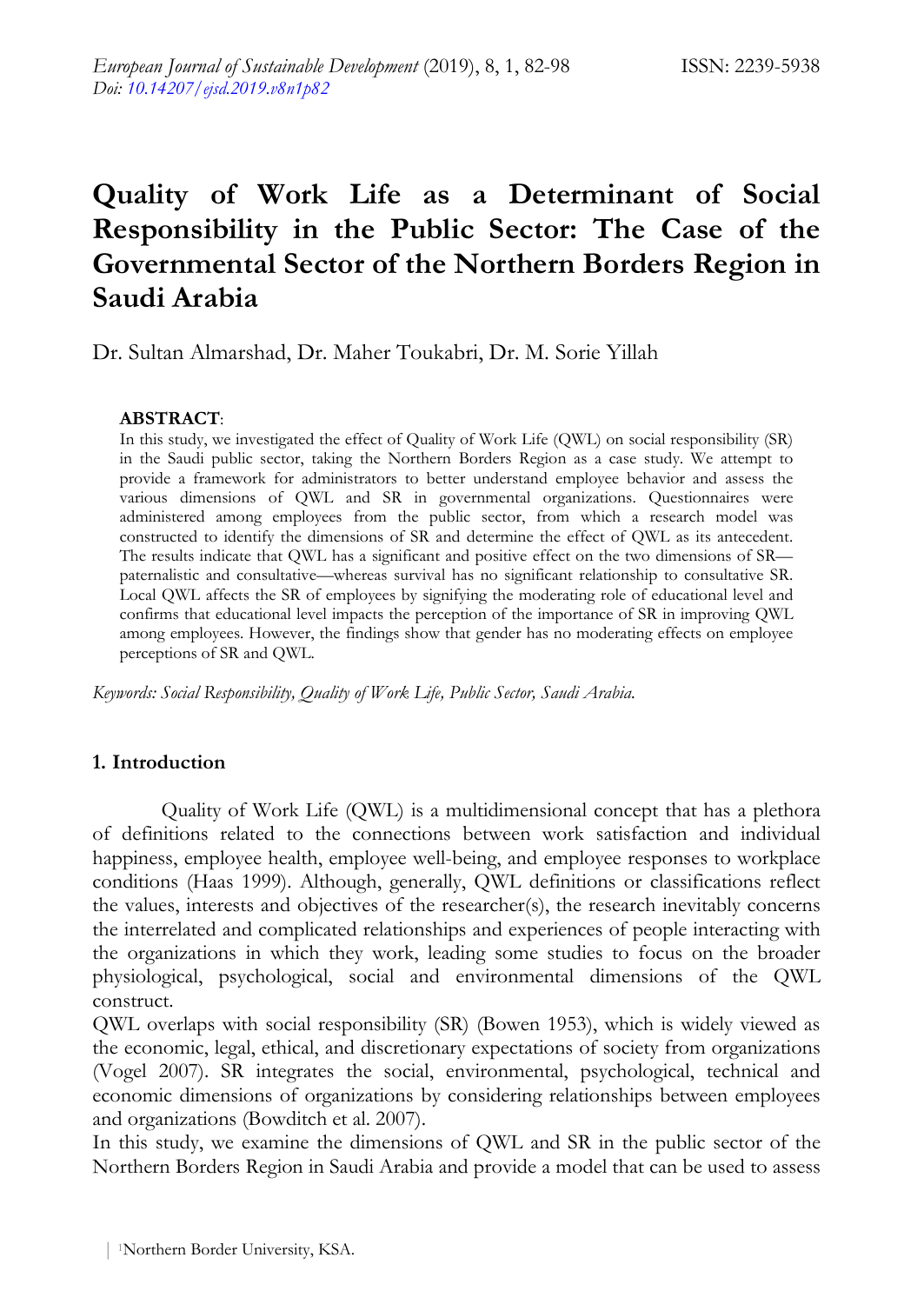the studied constructs. Unfortunately, in Saudi Arabia, despite its significance, SR has not influenced organizational behavior, and managers in the public sector have yet to align the impacts of their decisions and activities with the expectations of society in regard to the health, safety and working conditions of employees. The main objective of this study is to examine QWL and SR in the public sector of the Northern Borders Region and highlight the application of the constructs, determine the reasons for the neglect of SR, and the consequences on QWL. In furtherance of our objective, we diagnose the antecedents of SR and show how to expand them, evaluate the role of QWL in the process of developing the SR concept, verify the developed model, and test the role of QWL in the increased sensitivity of employees to SR.

### **2. Literature Review**

As indicated above, there is a large body of literature on the various aspects of QWL and SR that cover nearly every dimension of the constructs. In this study, we have narrowed the discussion down to the research most applicable to the samples of data we obtained, following the lead of Constantine Tongo (2015) in addressing overlapping and complex relationships between QWL and SR. In this section, we will first review the literature on QWL, then SR, and then highlight the relationship between them.

### **2.1. Quality of Work Life**

In QWL studies, three major branches of research have evolved: (1) conceptual categorization of the features of QWL, (2) practice and measurements, and (3) needhierarchy theory.

#### **2.1.1. Features of QWL**

The major research on the features of QWL concerns employee health and wellbeing, i.e., issues related to employee work and life satisfaction. A great body of research focuses on the human components of QWL that affect workers' emotional, physical, and spiritual needs and demands, based on the premise that work demands and requirements have great effects on the health and wellbeing of employees (Sirgy et al. 2008, Ajala 2013, Khodadadi 2014). Within this direction, QWL is mainly linked to employee wellbeing, happiness, satisfaction, and positive experiences with the workplace (Ajala 2013). QWL has also been linked to the psychological health of employees and the working conditions that promote enthusiasm and willingness of working individuals to utilize their potential for personal and organizational growth (Hart 1994, Rathi 2009, Monkevicius 2014, Ajala 2013). Psychological factors and morale are also considered essential determinants of employee QWL (Rathi 2009). Bolhari et al. (2011) stress that QWL depends on the demographic characteristics of employees.

Another primary concern of the research on QWL encompasses the organizational arrangements and conditions essential to employee satisfaction and comfort, the interplay between job content and job context (Srivastava and Kanpur 2014, Carlson 1980, Almarshad 2015b). Daniel Skrovan (1983) links quality of work life to work and job conditions that enhance the organizational effectiveness. Pascale Carayon (1997) proposes a complex construct of systematic elements and job-related requirements that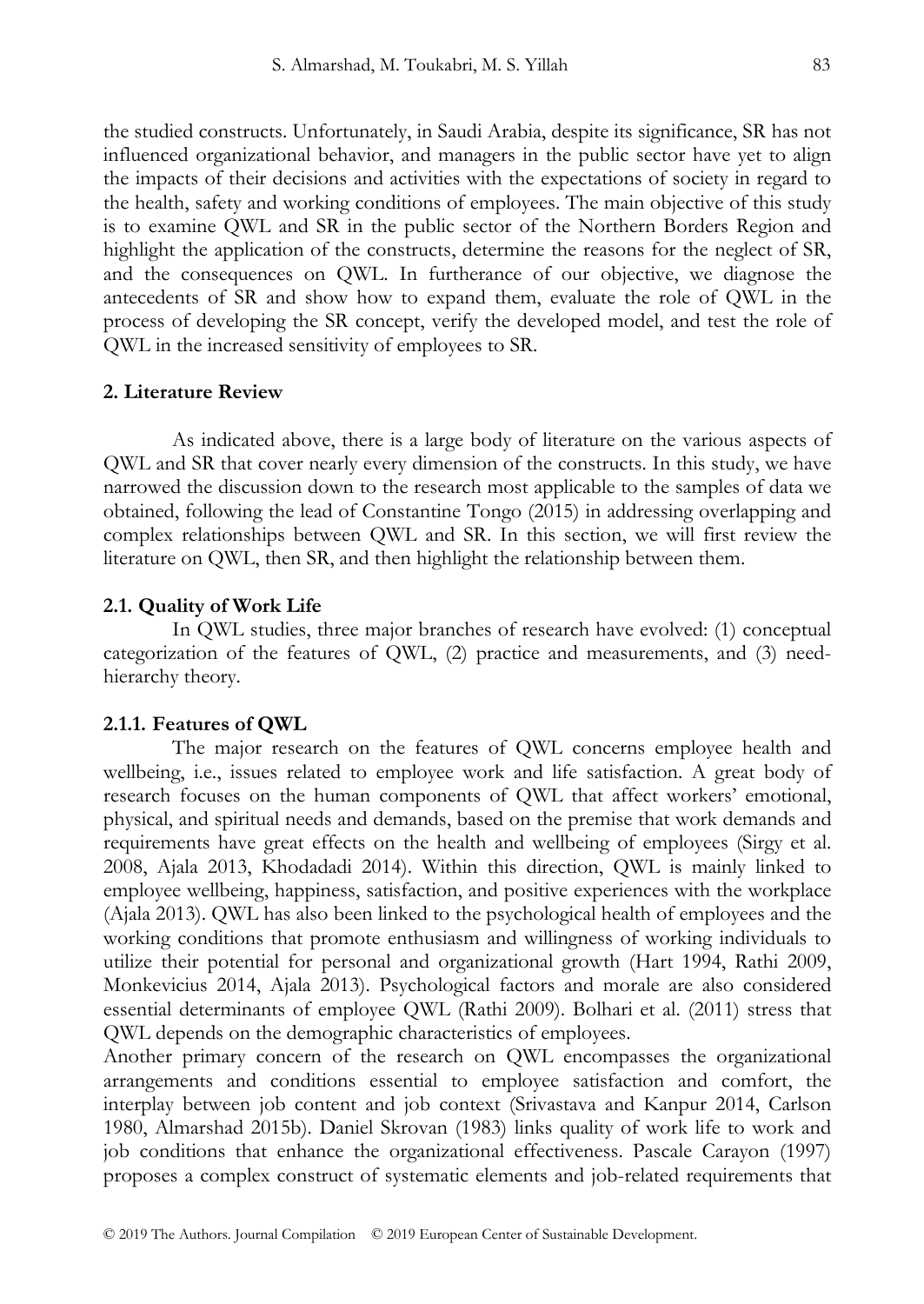incorporate several organizational interventions and structural components. These organizational components include work arrangements and policies, reward and compensation systems, and technological advancements (Rethinam and Ismail 2007). Islam and Siengthai (2009) conclude that QWL is demonstrated by encouragement and an enabling environment arising from management attitudes. QWL has also been linked to better job redesign, career development, flexible work programs, and job security (Reddy and Reddy 2013). Finally, in Taylor (1979), the basic extrinsic organizational job factors that are most influential on QWL are wages, hours, working conditions, individual power, employee participation, efficacy and practical skills.

Other studies on QWL have focused on the importance of the social, economic and welfare elements of the workplace. The social components represent societal indicators that mirror individual objective conditions under different systems of values and norms in a given cultural or geographic setting (Diener and Suh 1997). Cunningham and Eberle (1990) highlight the elements that are essential to employee QWL, such as physical work conditions, social circumstances within the organization, informal networks, and the relationships between life on and off the job. Requena (2003) views social capital as a key component of QWL at work that can serve as a reliable predictor for employee satisfaction in organizational settings. He also points to social factors affecting QWL, such as the level of education, social trust, social attachment of work life and the ability to socialize and affiliate with informal work networks and social teams and groups. Other social dimensions related to QWL include the availability of technical features and advanced facilities that enable employees to be more satisfied and more productive (Rethinam and Ismail 2007). Economic factors that affect QWL pertain to wages, salary, income, profit sharing, and earning (Mishra et al. 1997). Finally, the effects of the indicators of satisfaction and happiness in the workplace, such as practices of work-life balance, employee involvement in work tasks, consideration and recognition of employee personality and efforts, and interpersonal skills and interactions have also been studied and analyzed (Grawitch et al. 2006).

### **2.1.2. Practice and Measurement**

At the level of practice and measurement, various studies have developed measurement scale models to operationalize the concepts and components of QWL (Walton 1975, Almarshad 2015a). However, the most frequently referenced indicators are provided in the pioneering work of Walton (1975). Walton's eight factors are seminal and provide the most comprehensive criteria for the measurement of QWL. Subsequent measurements have either been interpretations, summaries, extensions, or rearrangements thereof. Walton's indicators occur as eight major factors: (1) adequate and fair compensation, (2) safe and healthy working conditions, (3) development of human competencies, (4) growth and security, (5) social integration, (6) constitutionalism in the work organization, (7) total life space and social reliance, and (8) social relevance of work life (Walton 1975).

### **2.1.3. Need-hierarchy Theory**

Following Maslow (1970), a need-hierarchy theory has also been incorporated with QWL that organizes QWL into two levels based on the needs of the employee: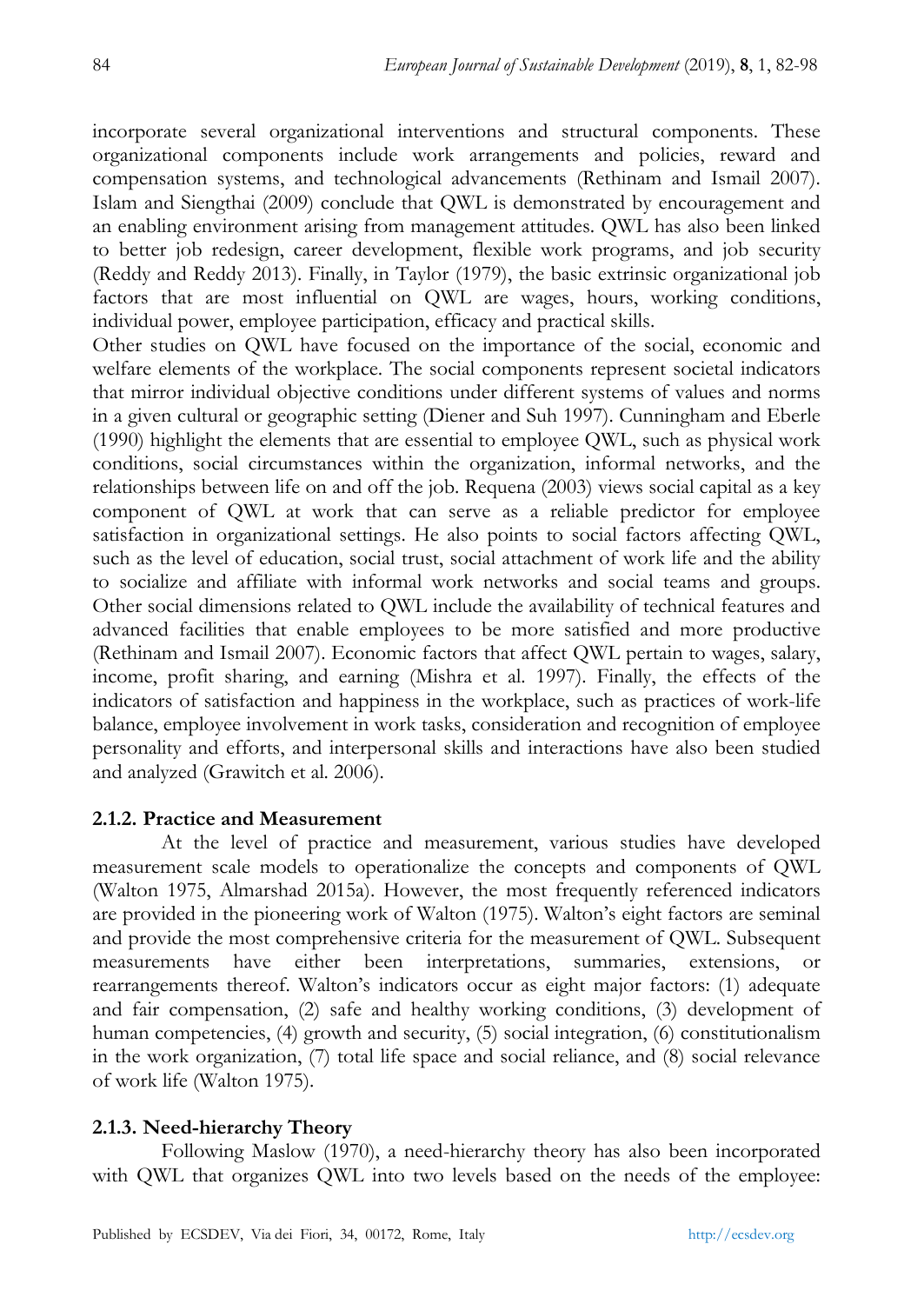lower-order level (LOL) and higher-order level (HOL) (e.g., Koonmee et al. 2010, Sirgy et al. 2001, Marta et al. 2013). LOL relates to human health, safety, economic and family needs while HOL covers social esteem, self-actualization, knowledge and aesthetic needs (Sirgy et al. 2001).

### **2.2. Social Responsibility**

The concept of social responsibility (SR) was introduced by Bowen (1953) as a moral guide for organizations, requiring them to address the impacts of their activities on society and the health, safety and working conditions of employees. As with QWL, SR has also generated several definitions and applications, generally related to the impacts of organizational decisions and activities (Hartman and Stafford 1997, 1998, Carroll 1999, Belal and Cooper 2011, Lindgreen et al. 2009). Dusuki (2008) and suggest that SR is a process in progress, the evolution of which depends on the actors. Some studies, such as Hartman and Stafford (1997, 1998) and Carroll (1999), focus on the role of SR as the driving force for the development of competencies on the part of public actors. On the other hand, there are studies that link SR to the sustainable development of economic, social and environmental objectives, and consider sustainable development as a crucial goal for private and public organizations and one of their obligatory social commitments and responsibilities (Moon 2007). Carroll (1979) views SR as a multidimensional construct of economic, legal, ethical and discretionary expectations that society has of organizations. These social expectations can be considered, at the same time, as obligations or responsibilities of public and private organizations towards their beneficiaries as well as towards the entire society. According to Carroll (1991), these four responsibilities can be ranked in a pyramid order based on their importance, with economic responsibilities assumed as the most important, followed by legal, ethical and philanthropic responsibilities. Carroll's (1991) pyramid has been the most influential and commonly used framework integrating multiple levels of influence in most research on social responsibility in several managerial contexts and conceptualizations (Vogel 2007).

### **2.3. The relationship between quality of work life and social responsibility**

A great body of research has highlighted the link between social responsibility and quality of work life, where social responsibility contributes to the well-being of individuals in the workplace and enhances employee commitment to the organization (Vlachos et al. 2013). Various studies have emphasized the importance of adopting a social responsibility approach as a crucial managerial strategy for improving quality of work life and the organizational environment for employees (e.g., Chitra and Mahalakshmi 2012, Chaarlas 2012, Nwagbara and Reid 2013). The level of QWL is commonly seen as an important indicator of the commitment of organizations to social responsibility and as a tool for achieving organizational and social goals and objectives (Lawrence and Weber 2014).

The inclusion of SR in QWL studies has resulted in new management conceptualizations (Evans and Davis 2011). Wood (1991) expresses the role of SR in developing QWL and improving the style of management in order to improve competitiveness in public, private and nonprofit organizations, and suggests that the significance of SR depends on the interaction of the three principles of legitimacy, public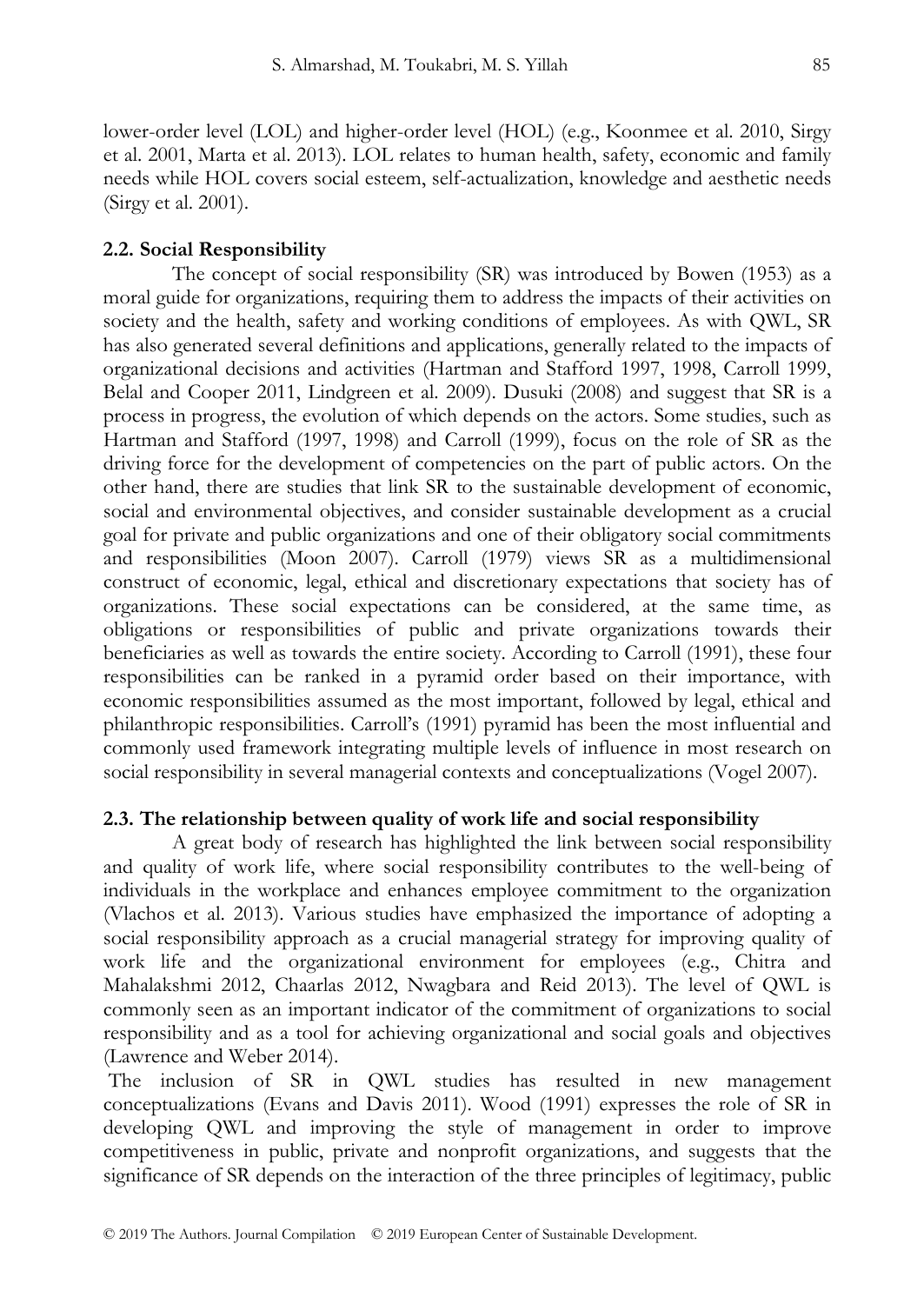accountability and managerial discretion, which derive from three levels of analysis: institutional, organizational and individual. Thalang et al. (2010) consider developing a good QWL as crucial for the survival of organizations and developing a more effective social responsibility strategy, particularly in terms of human resource development, job quality and skills, life-long learning, career development, health, safety, better management, and work-life balance. A balanced integration of good social responsibility and quality of work life can lead to a competitive working environment (Bauman and Skitka 2012, Bhattacharya and Korschun 2008), positive behaviors of employees (Aguinis 2011, Rahman and Post 2012, Morgeson et al. 2013), a healthy shared organizational environment and opportunities for self-improvement (Carroll 2000). Individual differences, such as social identity, can moderate the link between QWL and SR and lead to pertinent results, such as pro-social motivation (Grant 2007); justice (Aguilera et al. 2007, Rupp 2011), harmony and care (Graham et al. 2011).

# **2.4. The Roles of Measurements and Constructs**

# **2.4.1. Exogenous Variables:**

QWL can be realized on two levels (Koonmee et al. 2010, Marta et al. 2013). The first level, the lower-order (LOL-QWL), comprises health/safety needs, such as protection from illness and injury at work and enhancement of good health, and economic and family needs, such as pay and job security. The second level, higher-order (HOL-QWL), relates to social needs, e.g., collegiality at work and leisure time. HOL-QWL also incorporates esteem needs (recognition and appreciation), self-actualization needs (realization of one's potential and profession), knowledge needs (e.g., learning to enhance one's skills), and aesthetic needs (e.g., creativity at work). Nguyen (2017) has confirmed the reliability of this scale in Vietnam. Consequently, we have adopted the approach of Nguyen (2017) in this analysis to measure QWL in Saudi Arabia (see Table 1).

# **2.4.2. Endogenous Variables:**

Carroll (1991) presented SR as a pyramid that integrates four dimensions of responsibility: economic, ethical, legal, and philanthropic. Cornelius et al (2008) adapted Carroll's pyramid and provided a scale that utilizes two dimensions: *paternalistic social responsibility* and *consultative social responsibility* consisting of eight items that were confirmed by Constantine Tongo (2015) based on research in Nigeria. We have also adopted Cornelius' scale as presented in Constantine Tongo (2015) for our research on the case of Saudi Arabia (Table 1).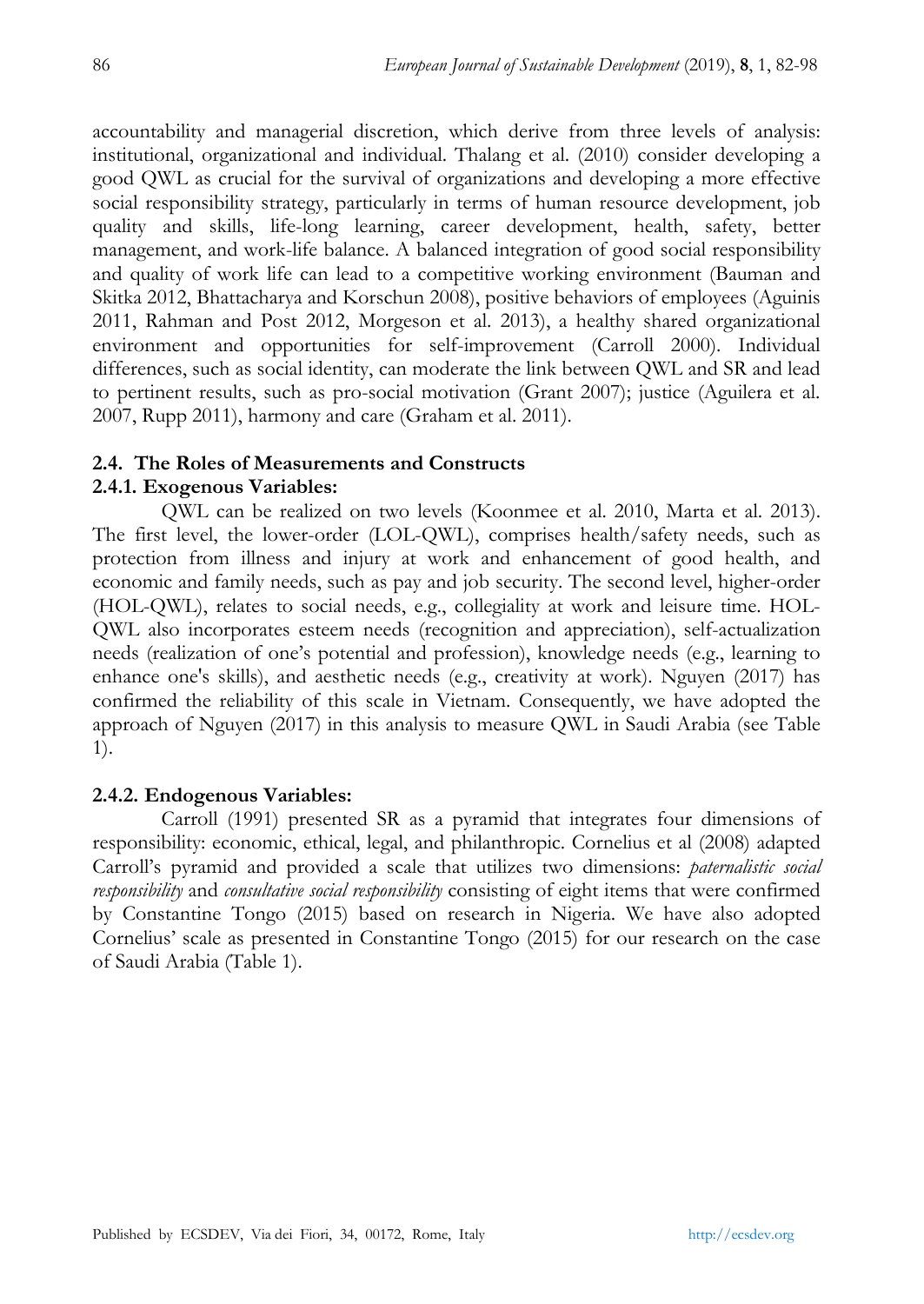| Constructs    | Items                  |                                                                                    |  |  |
|---------------|------------------------|------------------------------------------------------------------------------------|--|--|
|               |                        | My job provides good health benefits.                                              |  |  |
|               | Survival need          | I am satisfied with what I am getting paid for my work.                            |  |  |
| The scale of  |                        | My job does well for my family.                                                    |  |  |
| QWL           | Belonging              | I have good friends at work.                                                       |  |  |
| (Nguyen,      | need                   | I have enough time away from work to enjoy other things in life.                   |  |  |
| 2017)         |                        | I feel appreciated at work.                                                        |  |  |
|               | Knowledge<br>need      | I feel that my job allows me to realize my full potential.                         |  |  |
|               |                        | My job allows me to sharpen my professional skills.                                |  |  |
|               |                        | My job helps me to develop my creativity.                                          |  |  |
|               |                        | My organization has policies that do not allow discrimination in                   |  |  |
|               |                        | employment.                                                                        |  |  |
|               | Paternalistic          | My organization gives equal opportunities to all its employees.                    |  |  |
|               | Social                 | My organization has a policy on normal working hours.                              |  |  |
| The scale of  | Responsibility         | My organization has fair wage/salary structures.                                   |  |  |
| SR.           |                        | My organization implements its staff training programs.                            |  |  |
| (Constantine, |                        | My organization protects human rights within its operations.                       |  |  |
| 2015)         |                        | My organization promotes the right to collective bargaining that involves          |  |  |
|               | Consultative<br>Social | labor-management negotiations.                                                     |  |  |
|               | Responsibility         | My organization has clear-cut procedures for the airing of employee<br>grievances. |  |  |

**Table 1:** The original scales of the research constructs

### **2.5. The conceptual model and the Hypotheses**

The literature review and conceptual model enable us to propose the following hypotheses:

Hypothesis 1: Survival needs impact paternalistic social responsibility positively.

Hypothesis 2: Belonging needs impact paternalistic social responsibility positively.

Hypothesis 3: Knowledge needs impact paternalistic social responsibility positively.

Hypothesis 4: Survival needs impact consultative social responsibility positively.

Hypothesis 5: Belonging needs impact consultative social responsibility positively.

Hypothesis 6: Knowledge needs impact consultative social responsibility positively.

Hypothesis 7: Gender moderates the relationship QWL and SR positively.

Hypothesis 8: Educational level moderates the relationship between QWL and SR QWL positively.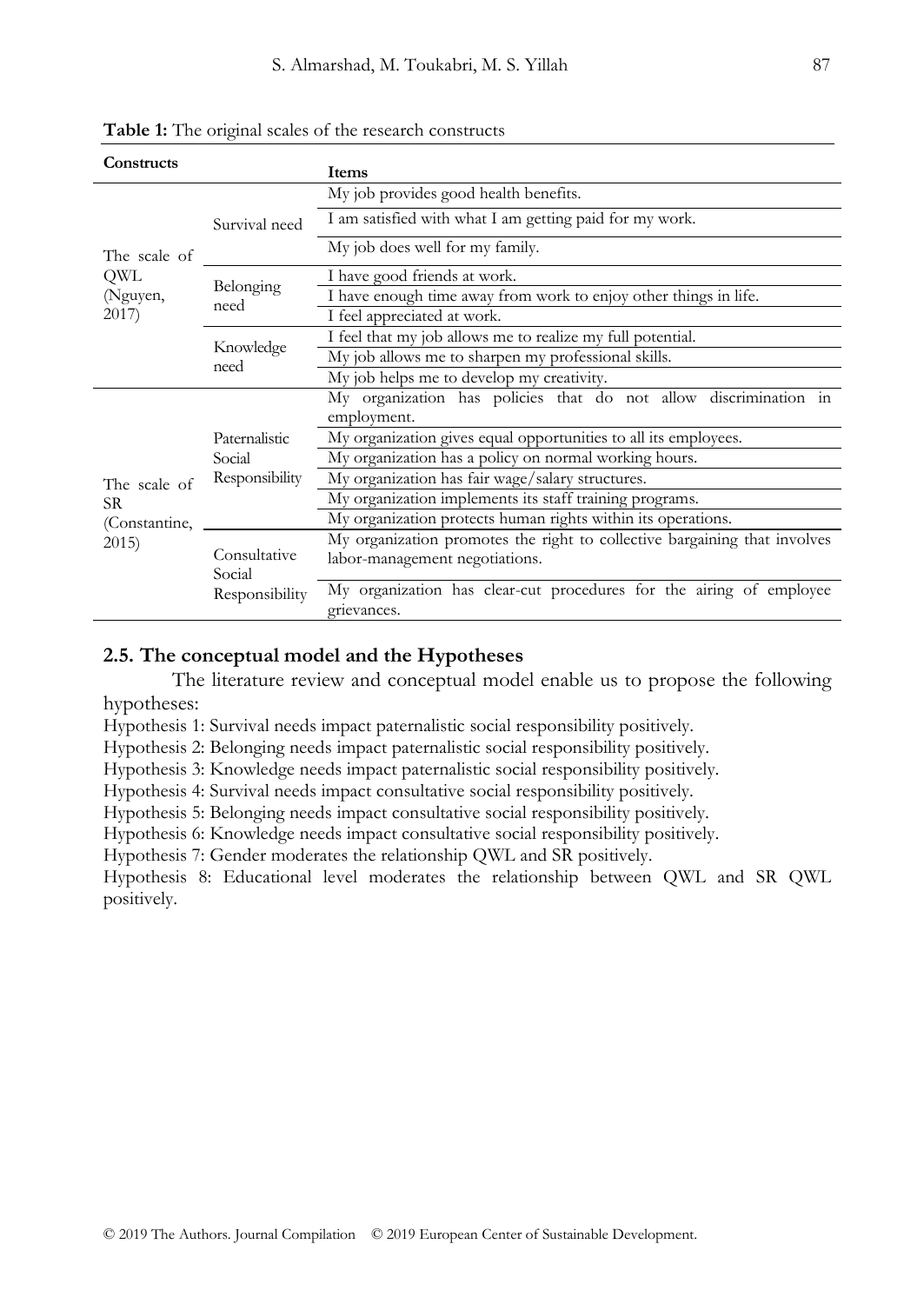

*Figure 2: Structural model*

# **3. Research Methodology**

# **3.1. Data collection and sampling**

The sources of collected data were 720 employees in the public sector of the Northern Borders Region of Saudi Arabia. To verify our hypotheses and confirm the research model, we used SPSS and AMOS software whereby exploratory and confirmatory analyses were conducted as recommended by Rourke and Hatche (2013). The research samples were collected in two phases. The first sample comprised 200 questionnaires in the exploratory phase. The second sample formed the source of the confirmatory analysis that we used to verify our hypotheses and confirm the measurements of the research model and verify the hypotheses (see Table 2). The profile of the second sample was derived by assessing respondents with a Likert scale of 7 points that ranged from *strongly disagree* to *strongly agree*. To ensure accuracy, comprehension, meaning and signification of responses, the original scales were translated from English to Arabic and distributed to 10 colleagues at the College of Business Administration. Next, the survey was randomly administered to employees in the public sector in the region through face-to-face sessions to determine their demographic characteristics in order to assist them with the questionnaire, to observe their reactions and responses and to guarantee the successful completion of the whole survey (Table 2).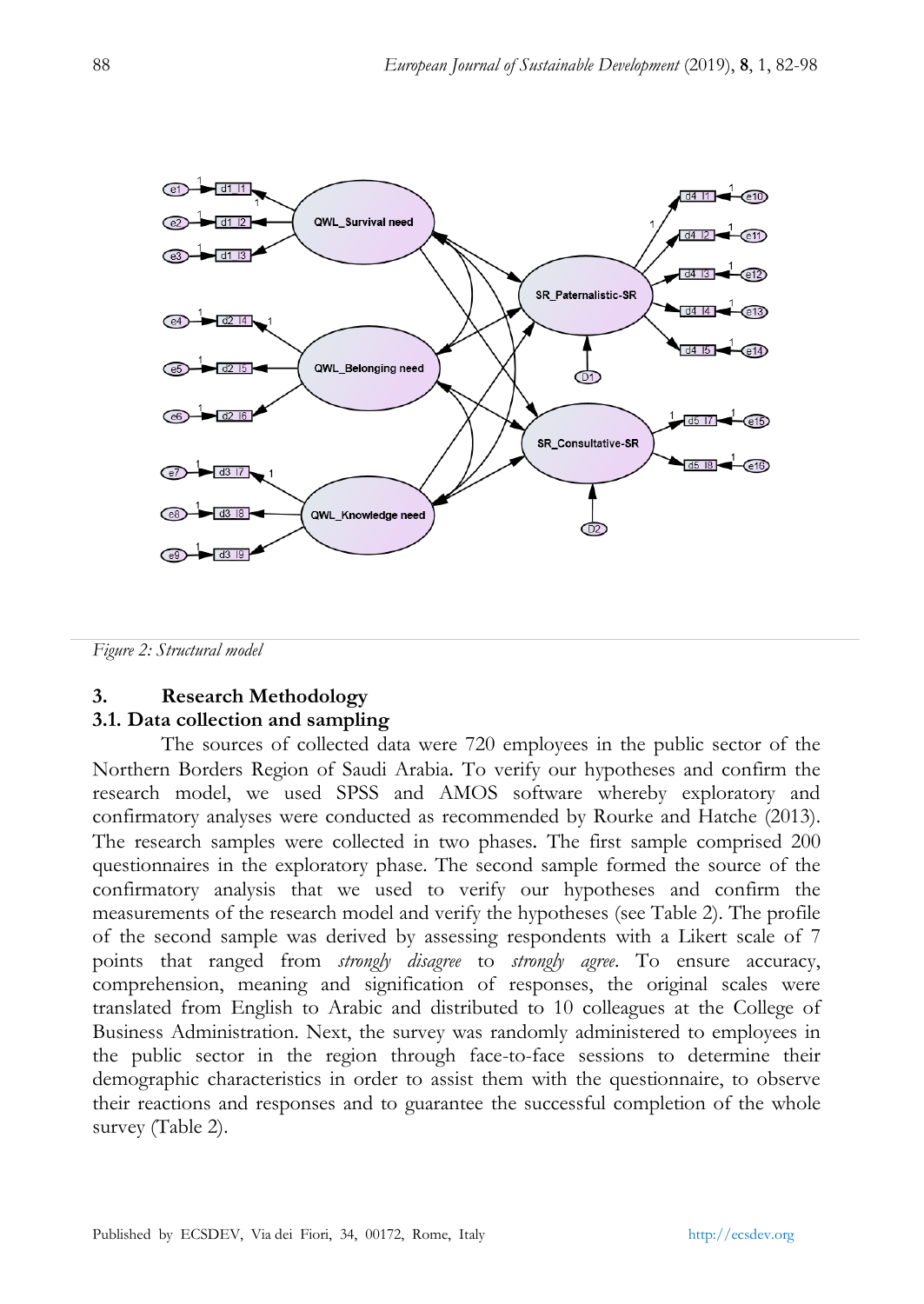| Demographic variables  |                                 | Number<br>(720)<br>interviewees) | Percentage:<br>$(100\%)$ |
|------------------------|---------------------------------|----------------------------------|--------------------------|
| Gender                 | Male                            | 386                              | 53.61                    |
|                        | Female                          | 334                              | 46.39                    |
|                        | 19 or under                     | 23                               | 3.19                     |
|                        | $20 - 29$                       | 47                               | 6.53                     |
|                        | $30 - 39$                       | 228                              | 31.67                    |
| Age                    | $40 - 49$                       | 216                              | 30.00                    |
|                        | $50 - 59$                       | 178                              | 24.72                    |
|                        | 60 or over                      | 28                               | 3.89                     |
|                        | Secondary school                | 18                               | 2.50                     |
| Highest<br>level<br>of | Certificate or training Program | 117                              | 16.25                    |
| education              | <b>Bachelors</b>                | 387                              | 53.75                    |
|                        | <b>Masters</b>                  | 164                              | 22.78                    |
|                        | Ph.D.                           | 34                               | 4.72                     |
|                        | Public Health                   | 343                              | 47.64                    |
| public<br>Type<br>of   | Public Finance                  | 206                              | 28.60                    |
| organization           | Public Education                | 112                              | 15.55                    |
|                        | Other                           | 59                               | 8.19                     |
|                        | Less than 1 year                | 16                               | 2.22                     |
|                        | 1-3 years                       | 162                              | 22.50                    |
| Work experience        | 4–6 years                       | 176                              | 24.45                    |
|                        | $7-10$ years                    | 186                              | 25.83                    |
|                        | More than 10 years              | 180                              | 25.00                    |

| Table 2: Sample profile |  |  |
|-------------------------|--|--|
|-------------------------|--|--|

The sample was distributed as follows: 343 employees were interviewed from the health sector, which represented the most important segment of the population. The finance sector ranked second, with 206 interviewees, followed by, third, the education sector with 112 interviewees. Finally, various other public sectors contributed 59 interviewees.

### **3.2. The Exploratory factor analysis (EFA)**

The first step of our analysis was to characterize the dimensions of the constructs presented and delineate the scales suitable for our research. In an exploratory factor analysis (EFA) using SPSS 23.0 software, the purification process was accomplished as illustrated in Table 3.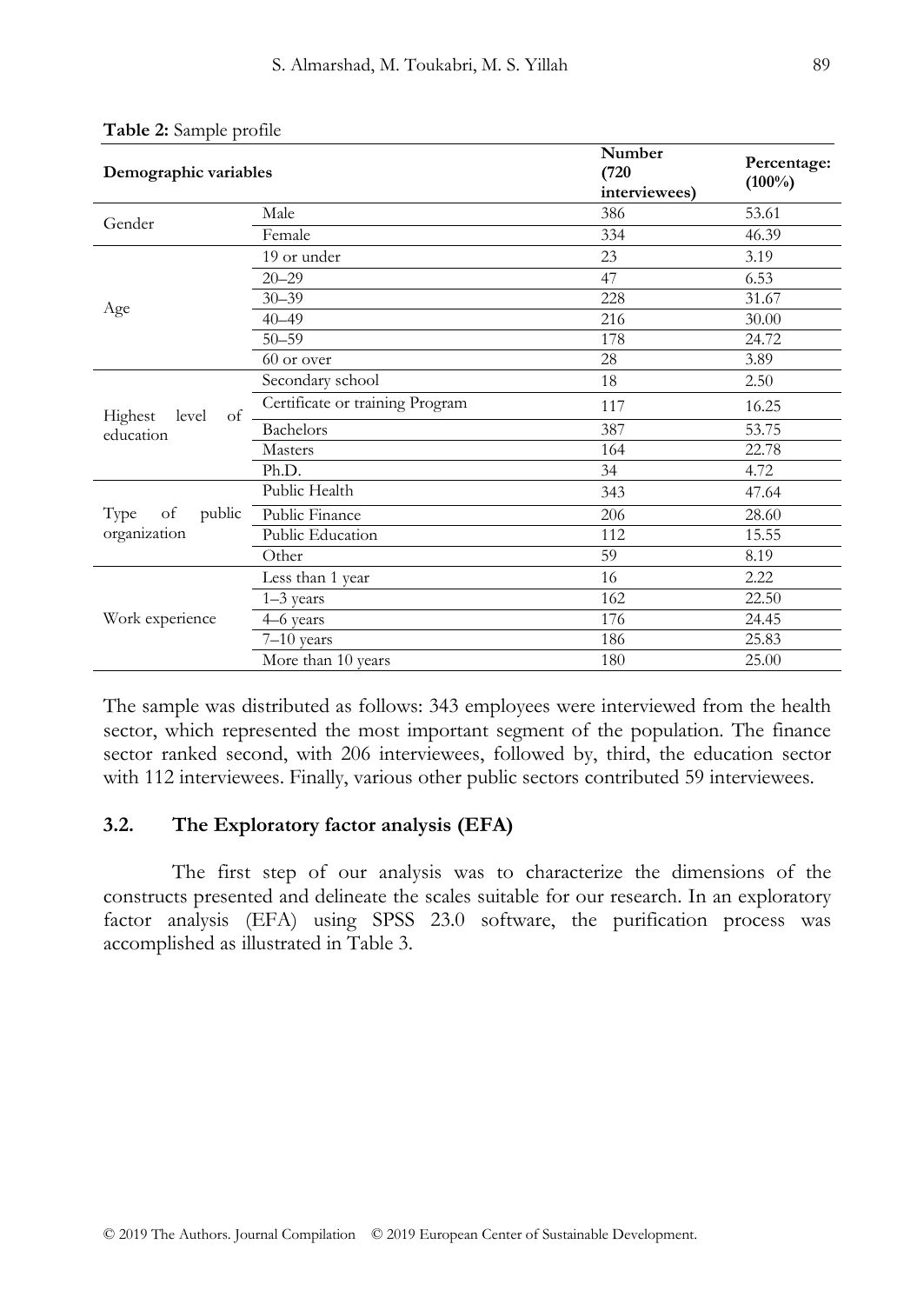|               |                            | Purification                             |                                              |                                           |                 |             |                                           |                                  | Reliability                      |                                |
|---------------|----------------------------|------------------------------------------|----------------------------------------------|-------------------------------------------|-----------------|-------------|-------------------------------------------|----------------------------------|----------------------------------|--------------------------------|
| Constructs    |                            |                                          | Standar                                      |                                           |                 |             | Sphericity<br>Bartlett's test             |                                  |                                  |                                |
|               |                            | Items                                    | d<br>factors<br>loading<br>$(\pmb{\lambda})$ | Average<br>variance<br>extracte<br>d(AVE) | Eigen<br>-value | Inerti<br>a | <b>KMO</b><br>(Kaiser<br>Mayer-<br>Olkin) | Sig                              | Cronbac<br>h Alpha<br>$(\alpha)$ | Jöreskog'<br>s rho $(\varrho)$ |
|               |                            | $d1$ <sub><math> I1</math></sub>         | 0.783                                        |                                           |                 |             |                                           |                                  |                                  |                                |
|               | Survival<br>need           | $d1$ <sup>12</sup>                       | 0.844                                        | 0.81                                      | 2.43            | 77          | 0.802                                     | 0.03<br>$\overline{\mathcal{L}}$ | 0.812                            | 0.863                          |
|               |                            | d1 I3                                    | 0.817                                        |                                           |                 |             |                                           |                                  |                                  |                                |
| $\mathrm{QW}$ | Belonging<br>need          | $d2$ I4                                  | 0.752                                        | 0.78                                      |                 |             | 0.721                                     |                                  | 0.805                            | 0.852                          |
| L             |                            | $d2$ $I5$                                | 0.712                                        |                                           | 2.34            | 75          |                                           | 0.04<br>1                        |                                  |                                |
|               |                            | d2I6                                     | 0.786                                        |                                           |                 |             |                                           |                                  |                                  |                                |
|               | Knowledge<br>need          | d3 I7                                    | 0.652                                        | 0.79                                      | 2.27            | 73          | 0.625                                     | 0.04<br>$\mathfrak{D}$           |                                  |                                |
|               |                            | d3 I8                                    | 0.734<br>0.719                               |                                           |                 |             |                                           |                                  | 0.781                            | 0.823                          |
|               |                            | $d3$ <sub>19</sub><br>$d4$ <sup>11</sup> | 0.456                                        |                                           |                 |             |                                           |                                  |                                  |                                |
|               |                            | $\mathbf{1}$                             | deleted                                      |                                           |                 |             |                                           |                                  |                                  |                                |
|               |                            | $d4$ $I1$<br>$\overline{c}$              | 0.898                                        | $-0.71$                                   | 3.12            | 78          | 0.915                                     | 0.02<br>$\mathfrak{D}$           | 0.854                            | 0.891                          |
|               | Paternalistic<br>social    | $d4$ <sup>I1</sup><br>3                  | 0.763                                        |                                           |                 |             |                                           |                                  |                                  |                                |
| <b>SR</b>     | responsibilit<br>y         | $d4$ $I1$<br>$\overline{4}$              | 0.718                                        |                                           |                 |             |                                           |                                  |                                  |                                |
|               |                            | $d4$ <sup>11</sup><br>5                  | 0.583                                        |                                           |                 |             |                                           |                                  |                                  |                                |
|               |                            | $d4$ <sup><math>11</math></sup><br>6     | 0.813                                        |                                           |                 |             |                                           |                                  |                                  |                                |
|               | Consultativ<br>social<br>e | $d5_l11$<br>7                            | 0.858                                        |                                           | 1.58            | 0.71        | 0.601                                     | 0.04<br>6                        |                                  |                                |
|               | responsibili<br>ty         | $d4$ <sup>11</sup><br>8                  | 0.894                                        | $-0.86$                                   |                 |             |                                           |                                  | 0.714                            | 0.731                          |

**Table 3:** Purification and reliability of measurement

Table (2) shows that all items have a factor loading of more than 0.5 ( $\lambda$  > 0.5) except the item d4\_I11. Thus, we reserved only five items to measure the dimension of paternalistic social responsibility. In both the Bartlett Test of Sphericity and the Kaiser-Mayer-Olkin (KMO) test, dimensions that range from 0.601 and 0.915 are acceptable (Hair et al. 2006, Pallant 2007, Abdul-Halim and Che-Ha 2009). Similarly, variances that range from 71% to 78% for all scales are tolerable to affirm good representation of the dimensions of the items (Abdul-Halim and Che-Ha 2009). Eigenvalues surpassing  $1$  ( $\geq$  1) indicates that the factor analysis is suitable even though the sample size for this study is small (Hair *et al*., 2006). We tested the reliability of the scales with Cronbach's alpha ( $\alpha > 0.7$ ) as recommended by (Abdul-Halim and Che-Ha 2009). Moreover, as Odin and Valette-Florence (1996) propose, the Jöreskog's rho should be greater than 0.7 ( $\varrho$ >0.7), confirming the reliability of the measurements in our research model (Table 3). Hence, we affirm that the purified scales adopted in our research have good internal consistency when assessed with the Cronbach's alpha index and good reliability according to Jöreskog's rho test, i.e., our values fall below their thresholds (> 0.7) (Table 3).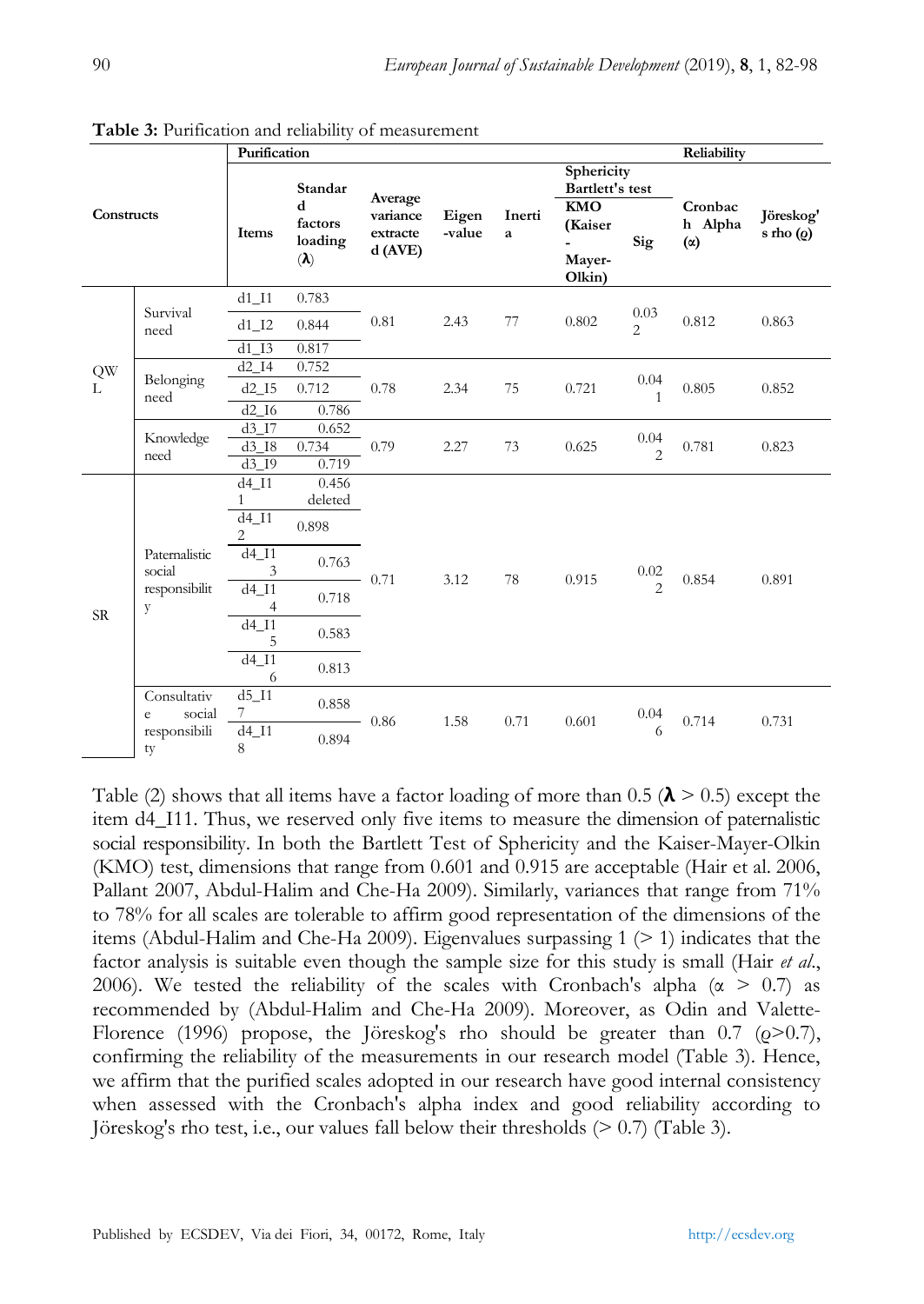## **3.3. Confirmatory Factor Analysis (CFA)**

 A confirmatory factor analysis (CFA) using Amos 23.0 software allowed us to test the construct validity as in Straub (1989). Campbell and Fiske (1959) recommend the convergent and discriminant validity test to judge the validity of constructs, where convergent validity reflects the item correlation with its specified theoretical construct. Our results show that the standardized factor loadings  $(\lambda)$  for reflective indicators range from 0.71 to 0.86. This confirms a good convergence of the items for the constructs as well as the phenomenon measured by their indicators (Barcelay et al. 1995, Hair et al. 2006). Since discriminant validity is the degree to which measurements of different traits are distinct, it is validated when the square root of AVE is greater than the squared correlations between constructs (Cooper and Zmud 1990). Tables 3 and 4 allow us to prove the discriminant validity for all constructs in our model.

| Table 4: Analysis of convergent validity and discriminate validity |                  |                   |                   |                            |                           |  |
|--------------------------------------------------------------------|------------------|-------------------|-------------------|----------------------------|---------------------------|--|
| Constructs                                                         | Survival<br>need | Belonging<br>need | Knowledge<br>need | Paternalistic<br><b>SR</b> | Consultative<br><b>SR</b> |  |
| Convergent validity ( <i>ovc</i> )                                 | 0.88             | 0.82              | 0.68              | 0.92                       | 0.65                      |  |
|                                                                    |                  |                   |                   |                            |                           |  |
| Square root $(\rho v c)$                                           | 0.938            | 0.905             | 0.824             | 0.959                      | 0.806                     |  |
| Survival need                                                      |                  |                   |                   |                            |                           |  |
| Belonging need                                                     | 0.356            | 1                 |                   |                            |                           |  |
| Knowledge need                                                     | 0.446            | 0.415             |                   |                            |                           |  |
| social<br>Paternalistic<br>responsibility                          | 0.564            | 0.462             | 0.345             |                            |                           |  |
| social<br>Consultative<br>responsibility                           | 0.646            | 0.521             | 0.412             | 0.532                      |                           |  |

### **3.3.1. Structural model fit**

According to Byrne (2010), structural equation modeling (SEM) is a series of statistical methods that integrate complex relationships between independent and dependent variables. SEM can also be quantified by the execution of multilevel regression/ANOVA on relevant factors. It assesses associations between latent variables and their respective items as well as the reliability of measurements. SEM verifies the validity of a model and tests the research hypotheses. In Table 4, the relative chi-square (CMIN/DF) equals 3.61, which is compatible with our research since it correlates with the 2 to 5 range recommended by (Schumacker and Lomax 2004, Paswan 2009). The root mean square of error approximation (Browne and Cudeck 1993) is approximately 0.45, which is also compatible with our research, as it falls below the recommended threshold of 0.6. The Goodness of Fit Index (GFI; Joreskog and Sorbom, 1984) exceeds 0.90, which we can affirm constitutes the good absolute fit of this index.

To test the incremental fit of the model, we compared the adjusted goodness of fit index (Tanaka and Huba 1985) to the Bentler Comparative Fit Index (CFI;1990), the Tucker-Lewis Index (TLI; Bentler and Bonett, 1980) and the Bollen Normed Fit Index (NFI; 1989), all of which have a threshold of 0.9. However, Schumacker and Lomax (2004) recommend that, for TLI, a good model fit exceeds 0.95. TLI values that are less than 0.90 indicate a need to readjust the model. As shown in our research, TLI, RFI and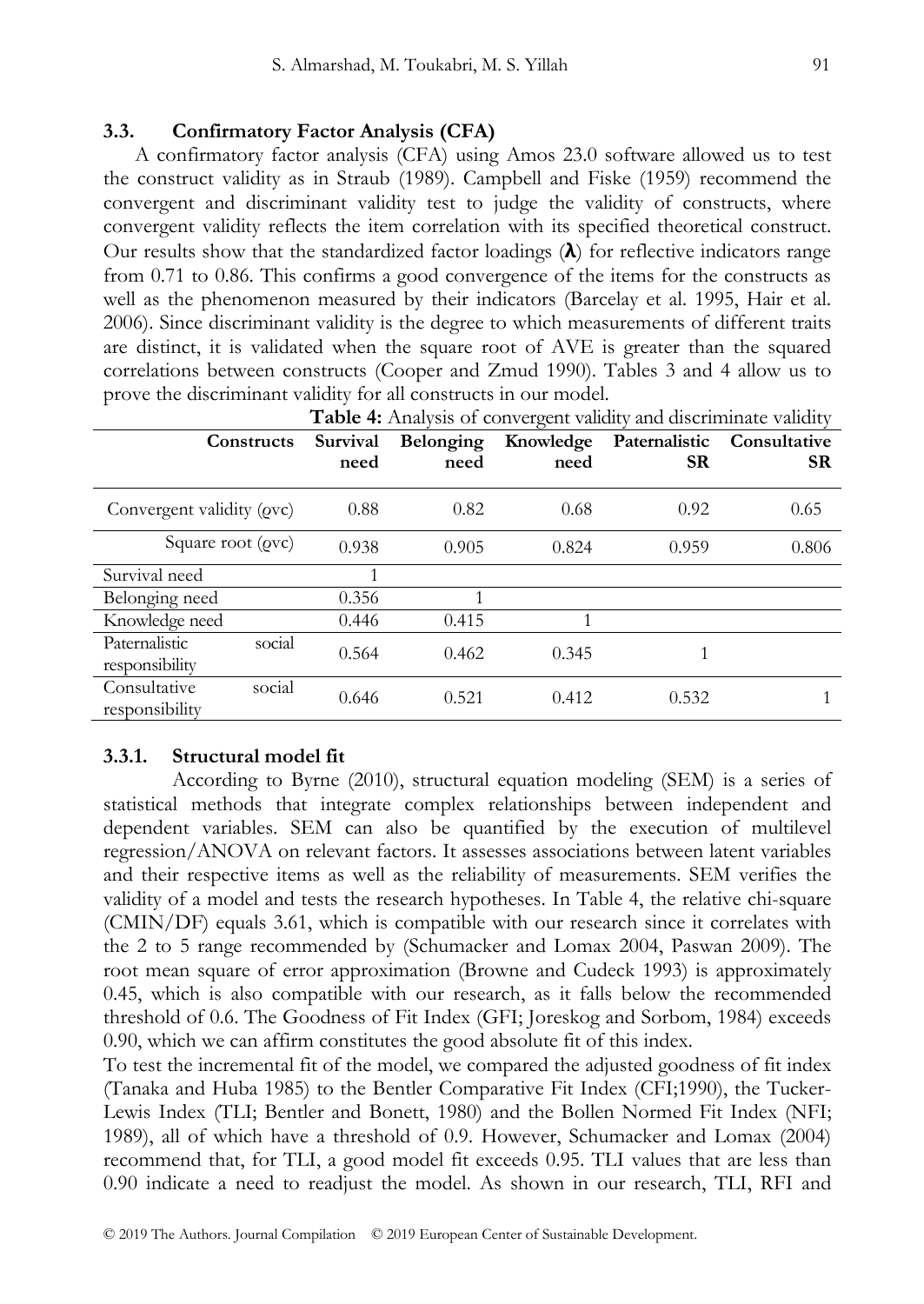NTLI are close to 1, which indicates a good fit. Moreover, the Parsimony-adjusted Normed-Fit Index (PNFI) in our research is approximately 0.72, which also indicates a good parsimonious fit with the developed model (see Figure 2).

# **3.3.2. Hypotheses testing**

A hypothesis is accepted when Student's *t*-test exceeds 1.96 at the 5% level obtained (Hoyle, 1995). The critical ratio (CR) is calculated by the parameter estimate divided by its standard error (Byrne 2013). **Table 5:** Checking direct effects

| <b>Hypotheses</b>                                         | C.R.  | р    | Hypothese<br>e teet |
|-----------------------------------------------------------|-------|------|---------------------|
| Hypothesis 1: Survival need impacts paternalistic social  | 7.871 | 0.02 | Accepted            |
| Hypothesis 2: Belonging need impacts paternalistic social | 4.45  | 0.03 | Accepted            |
| Hypothesis 3: Knowledge need impacts paternalistic social | 2.36  | 0.04 | Accepted            |
| Hypothesis 4: Survival need impacts consultative social   | 1.08  | 0.06 | Rejected            |
| Hypothesis 5: Belonging need impacts consultative social  | 7.660 | 0.02 | Accepted            |
| Hypothesis 6: Knowledge need impacts consultative social  | 6.93  | 0.03 | Accepted            |

 The results indicate that the quality of work life has a significant and positive effect on the two dimensions of social responsibility in the Saudi public sector which might be attributable to the fact that the Saudi public sector, as a governmental sector, provides increased job security, and most employees believe that it makes their future more secure. The government supplies all employee needs, physiological and material. In general, Saudi employees have their basic services and needs fulfilled. The government provides numerous financial incentives, rewards, motivation, and material goods. These incentives include self-growth and improvement opportunities, such as training, promotion at work, and overtime wages. Employees also have an open opportunity to pursue continued education at all ages and at all levels (Diploma, Masters, etc.). On the other hand, the results also show that the dimension of Survival Needs does not significantly relate to Consultative Social Responsibility, due to the nature of the management and public administration in Saudi Arabia, which are based mostly on centralized and hierarchical systems with less opportunity for participation in decisionmaking process, and authority flows from top to bottom in a vertical order, which makes employees ambivalent about the organizational process and final decisions taken.

|  |  | Table 6: The moderation effect of Gender |  |  |
|--|--|------------------------------------------|--|--|
|  |  |                                          |  |  |

| Moderator |                                                                 | Regressions |        |       | <b>Hypotheses</b> |
|-----------|-----------------------------------------------------------------|-------------|--------|-------|-------------------|
|           | Hypothesis 7: Gender moderates the relation between the Quality |             |        |       |                   |
|           | of Work Life and Social Responsibility.                         |             |        |       | Rejected          |
|           | $(QWL1*)$ $(X) / (SR1**)$ $(Y)$                                 |             | 18.029 | 0.004 |                   |
| đ<br>pre  | $GEN***(Z) / (SR1) (Y)$                                         |             | 6.312  | 0.018 |                   |
|           | Moderator GEN***Z $(QWL1) / (SR1) (Y)$                          |             | 1.327  | 0.271 |                   |

*\* We have resumed the three dimensions of the Quality of Work Life in the (QWL1) factor.*

*\*\* We have resumed the two dimensions of the Social Responsibility in the (SR1) factor.*

*\*\*\* We have resumed the two dimensions of the Gender in the (GEN) factor.*

 We resumed examining the constructs Quality of Work Life, Social Responsibility and Gender in their first axes (QWL1), (SR1) and (GEN), respectively, in the SPSS software.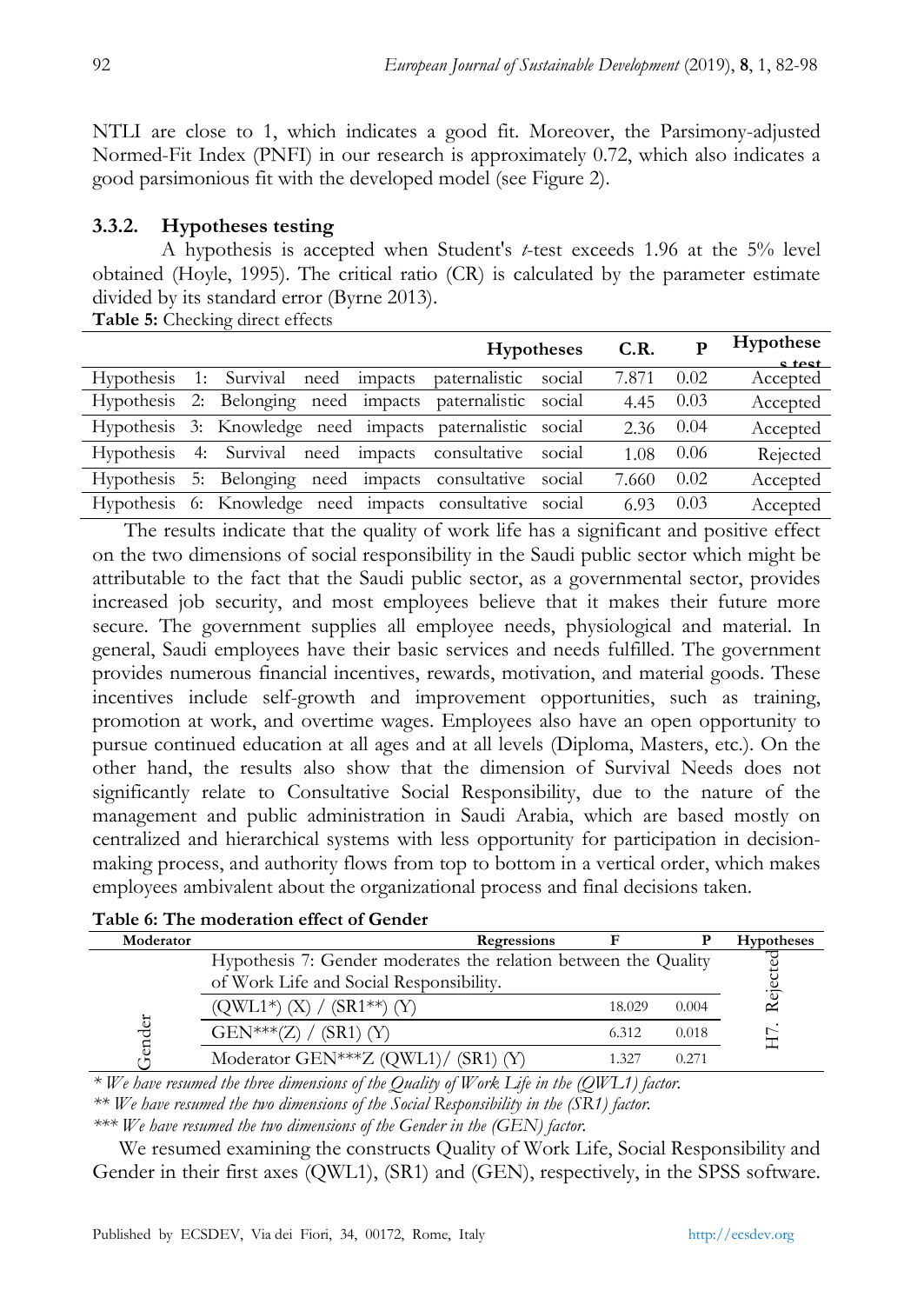Next, we tested the moderation of Gender between the variables of QWL and SR (Table 6).

As seen in the table, the first regression model showed a far more significant result than the third. Therefore, we affirm that Gender has no moderating effect between quality of work life and social responsibility. It comes as no surprise that gender does not have a moderating effect on the relationship between quality of work life and social responsibility. Due to the physical separation of genders in Saudi Arabia, women mostly work in their own distinct facilities, although they are provided the same conditions, are subject to the same rules and enjoy the same privileges and opportunities for developing their education and training. Subsequently, we repeated Student's *t*-test in the Amos software to determine whether there is an eventual significant relationship between the Quality of Work Life and Social Responsibility for each subgroup, male and female (Table 7).

| <b>Hypotheses</b> | Gender | P      | <b>Hypotheses test</b> |
|-------------------|--------|--------|------------------------|
|                   | М      | 0.031  | Accepted               |
| Hypothesis 1      | F      | 0.028  | Accepted               |
|                   | М      | 0.038  | Accepted               |
| Hypothesis 2      | F      | 0.078  | Rejected               |
|                   | М      | 0.043  | Accepted               |
| Hypothesis 3      | F      | 0.008  | Accepted               |
|                   | М      | 0.002  | Accepted               |
| Hypothesis 4      | F      | 0.089  | Rejected               |
|                   | М      | 0.026  | Accepted               |
| Hypothesis 5      | F      | 0.217  | Rejected               |
|                   | М      | 0.032  | Accepted               |
| Hypothesis 6      | F      | 0.0017 | Accepted               |

**Table 7:** Test of the research hypotheses with male and female samples

*M: sample of Male / F: sample of Female*

Table 8 illustrates how the Survival need impacts consultative social responsibility positively for the whole integrated sample of males and females. The results also show that there is a difference between the two samples whereby the female sample exhibits no effect of the quality of the Survival need on consultative social responsibility, which can be explained by the fact that satisfaction of this need is, in general, the responsibility of males alone, whereas females are more susceptible to the Knowledge needs. As shown in the table, when education is a moderating factor, the relationship becomes significant because educated employees seek more roles in decision-making and in directing the policies of the organization towards achieving organizational goals and objectives. In other words, as they satisfy their basic needs, employees seek to actualize themselves and contribute more in policy and decision-making, which reflects the stage of the third dimension, consultative social responsibility. In total, education is a determinant factor in the relationship between quality of work life and social responsibility.

To test the moderating effect of educational level, we used regressions. The results indicate that educational level is a mediator that positively affects the relationship between Quality of Work Life and Social Responsibility (Table 8).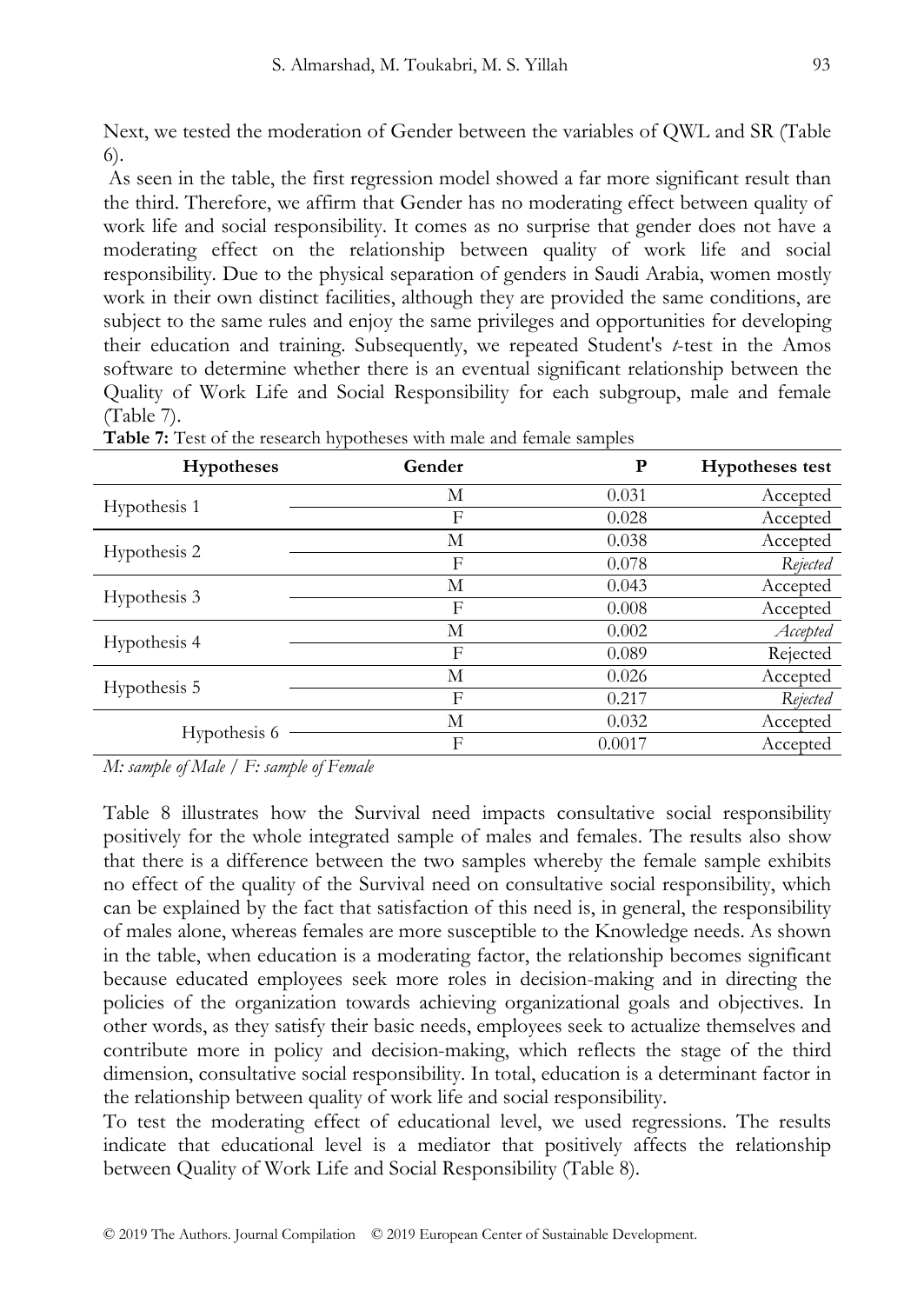| Moderator  | Regressions                                                                       |        |       | <b>Hypotheses</b> |
|------------|-----------------------------------------------------------------------------------|--------|-------|-------------------|
| level      | Hypothesis 8: The educational level moderates the relation between the QWL and SR |        |       | Accepted          |
|            | (OWL1)* (X)<br>(SR1) (Y)                                                          | 19.167 | 0.805 |                   |
| ducational | $(SR1)$ ** $(Y)$<br>$EL***(Z)$                                                    | 29.851 | 0.001 | H8                |
|            | Moderator (QWL1)*Z (EL) /SR (Y)                                                   | 17.872 | 0.007 |                   |

**Table 8:** The moderating effect of educational level

 $****$  We have resumed the dimensions of the Educational Level in the EL factor.

# **Conclusion**

In this study, we have examined the dimensions of QWL and SR in the public sector of the Northern Borders Province of Saudi Arabia and provided a model that can be used to align public decisions and activities with social responsibility to ensure the health, safety and working conditions of employees. We have established that local quality of work life determines local social responsibility. We have also confirmed that the Survival need is the first and most important factor that affects the satisfaction of employees in Saudi Arabia, since this construct positively impacts paternalistic social responsibility.

Sandhyanair (2013) has suggested that there is a significant effect of gender between the dimensions of QWL on conscientiousness (job dedication) and altruism (helping coworkers), i.e., women are more conscientious (job dedication) than men. However, this moderating effect of gender on quality of work life and social responsibility is not confirmed by our study.

Jerome (Jerome 2013) affirmed that there is no significant effect of educational level on the overall quality of work life. Here, also, our results show that educational level constitutes a moderator between quality of work life and social responsibility. Thus, we surmise that Saudi organizations respect the level of education in their management because it boosts employee esteem and in the payment system.

The results also show that local quality of work life affects the social responsibility of employees, which signifies the moderating role of educational level. Amin (2013) suggested that career development and training are affected by the quality of work life and represents a significant determinant of employee behavior. In our study, employees are more likely to transfer their satisfaction with the quality of work life to their conscience and engagement with social responsibility.

This research enabled us to conclude that there is no significant difference between male and female public-sector employee perceptions of SR. However, the Survival and Belonging needs positively impacted social responsibility more significantly among male employees than female employees. In the same sense, there was no significant dissimilarity between male and female public-sector employee sensitivity towards QWL issues.

Finally, the moderating effect of educational level between Quality of Work Life and Social Responsibility was significant, which confirms that employee educational level significantly impacts the perception of the importance of Social Responsibility in improving Quality of Work Life.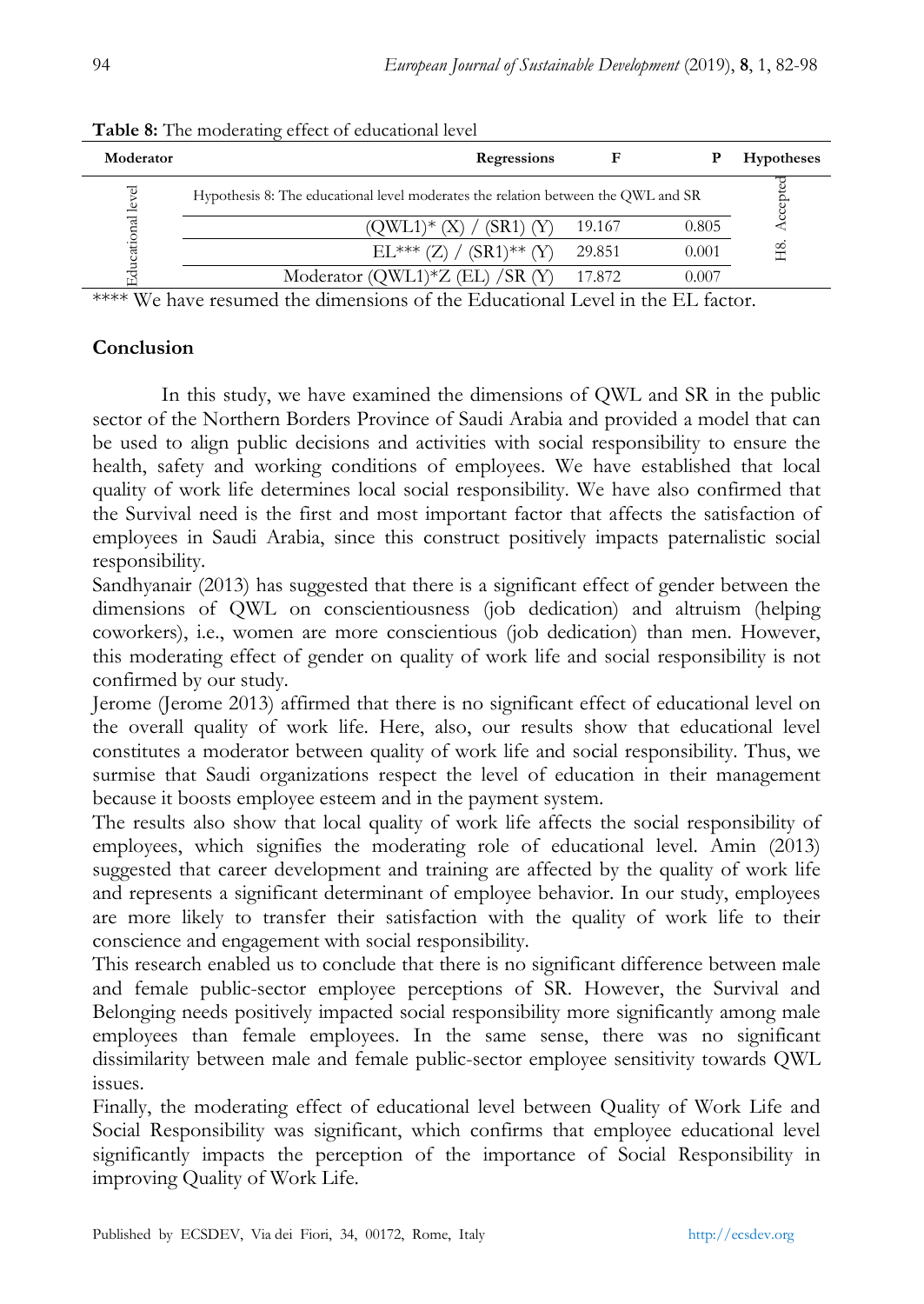Theoretically, this study represents a useful model for researchers and practitioners in the field, as it provides an academic assessment of the studied constructs, identifies the antecedents of SR, and confirms that a high QWL enhances the concept. In practical terms, the study provides administrators in Saudi Arabia, and in similar working environments, with a framework to better understand employee behavior and assess quality of work life and social responsibility. This study has broad implications for the entire Middle East and North Africa (MENA) region. Since Saudi Arabia is the hub of the region, it invariably sets socioeconomic standards for other countries; consequently, by studying the specificities of the organizational culture of the country, one has a glimpse of what to expect in the region.

### **References**

- Abdul-Halim, Hasliza, and Norbani Che-Ha. 2009. "Examination of the dimensionality of business strategy among the manufacturing organizations." *Interdisciplinary journal of contemporary research in business* 1 (6):2073-7122.
- Aguilera, Ruth V, Deborah E Rupp, Cynthia A Williams, and Jyoti Ganapathi. 2007. "Putting the S back in corporate social responsibility: A multilevel theory of social change in organizations." *Academy of management review* 32 (3):836-863.
- Aguinis, Herman. 2011. "Organizational responsibility: Doing good and doing well." *APA handbook of industrial and organizational psychology* 3:855-879.
- Ajala, EM. 2013. "Quality of work life and workers wellbeing: The industrial social workers approach." *Ife PsychologIA* 21 (2):46-56.
- Almarshad, Sultan O. 2015a. "A Measurement Scale for Evaluating Quality of Work Life: Conceptualization and Empirical Validation." *Trends in Applied Sciences Research* 10 (3):143.
- Almarshad, Sultan O. 2015b. "Quality of Work Life and Organizational Committment in Saudi Arabia: the Role of Job Invlovment and Sense of Efficacy " *European Journal of Business and Social Sciences* 4 (02):141-158.
- Amin, Zulkarnain. 2013. "Quality of work life in Indonesian public service organizations: The role of career development and personal factors." *International Journal of Applied Psychology* 3 (3):38-44.
- Barcelay, D, C Higgins, and R Thomson. 1995. "The partial least squares approach to causal modeling personal computer adoption and use as an illustration [J]." *Technology Studies* 2:285-309.
- Bauman, Christopher W, and Linda J Skitka. 2012. "Corporate social responsibility as a source of employee satisfaction." *Research in Organizational Behavior* 32:63-86.
- Belal, Ataur Rahman, and Stuart Cooper. 2011. "The absence of corporate social responsibility reporting in Bangladesh." *Critical Perspectives on Accounting* 22 (7):654-667.
- Bhattacharya, Chitra Bhanu, and Daniel Korschun. 2008. "Stakeholder marketing: Beyond the four Ps and the customer." *Journal of Public Policy & Marketing* 27 (1):113-116.
- Bolhari, Alireza, Ali Rezaeean, Jafar Bolhari, Sona Bairamzadeh, and Amir Arzi Soltan. 2011. "The relationship between quality of work life and demographic characteristics of information technology staffs." International Conference on Computer Communication and Management, Singapore.
- Bowditch, James L, Anthony F Buono, and Marcus M Stewart. 2007. *A primer on Organizational Behavior*. Hoboken, New Jersey: John

Wiley and Son, Inc.

- Bowen, Howord R. 1953. *Social responsibilities of the businessman; with a commentary*. New York: Harper.
- Browne, Matrice W. , and R Cudeck. 1993. "Alternative Ways of Assessing Model Fit." In *Testing Structural Equation Models*, edited by Long J Bollen K, 136–162. Newbury Park, CA: Sage.
- Byrne, Barbara M. 2010. *Structural equation modeling with AMOS, 2nd edn, Multivariate application series. Society of multivariate experimental psychology*. New York: Routledge: Taylor and Francis Group, LLC.
- Byrne, Barbara M. 2013. *Structural equation modeling with LISREL, PRELIS, and SIMPLIS: Basic concepts, applications, and programming*: Psychology Press.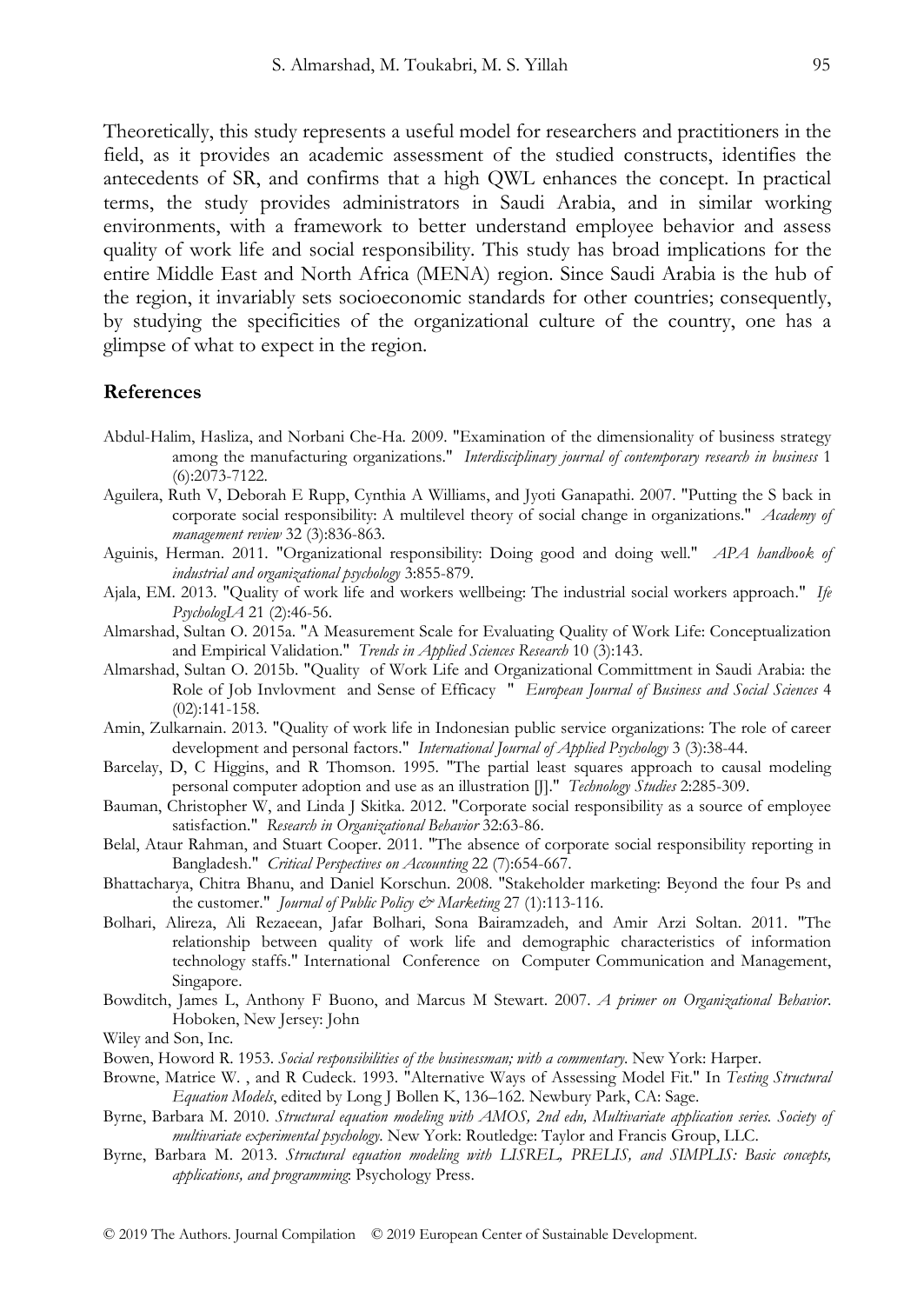- Campbell, Donald T, and Donald W Fiske. 1959. "Convergent and discriminant validation by the multitraitmultimethod matrix." *Psychological bulletin* 56 (2):81.
- Carayon, Pascale. 1997. "Temporal issues of Quality Working Life and Stress in Human–Computer Interaction." *International Journal of Human-Computer Interaction* 9 (4):325-342.
- Carlson, Howard. 1980. "A model of quality of work life as a developmental process." In *Trends and Issues in 0D: Current Theory and Practice* edited by W. Warner Burke & L. D. Goodstein. San Diego,CA: University Associates.
- Carroll, Archie B. 1979. "A three-dimensional conceptual model of corporate performance." *Academy of management review* 4 (4):497-505.
- Carroll, Archie B. 1991. "The pyramid of corporate social responsibility: Toward the moral management of organizational stakeholders." *Business horizons* 34 (4):39-48.
- Carroll, Archie B. 1999. "Corporate social responsibility: Evolution of a definitional construct." *Business & society* 38 (3):268-295.
- Carroll, Archie B. 2000. "Ethical challenges for business in the new millennium: Corporate social responsibility and models of management morality." *Business Ethics Quarterly* 10 (1):33-42.
- Chaarlas, LJ. 2012. "Utilitarianism in CSR Reporting: The Maximum Good for Stakeholders." *Journal of Economic Development* 4 (1):38-48.
- Chitra, D, and V Mahalakshmi. 2012. "A study on Employees Perception on Quality of work life and Job satisfaction in manufacturing organization-An Empirical Study." *International Journal of Trade and Commerce* 1 (2):175-184.
- Connolly, James J, and Chockalingam Viswesvaran. 2000. "The role of affectivity in job satisfaction: A metaanalysis." *Personality and individual differences* 29 (2):265-281.
- Cooper, Randolph B, and Robert W Zmud. 1990. "Information technology implementation research: a technological diffusion approach." *Management science* 36 (2):123-139.
- Cornelius, Nelarine, Mathew Todres, Shaheena Janjuha-Jivraj, Adrian Woods, and James Wallace. 2008. "Corporate social responsibility and the social enterprise." *Journal of Business Ethics* 81 (2):355-370.
- Cunningham, J Barton, and Ted Eberle. 1990. "A Guide to Job Enrichment and Redesign." *Personnel (AMA)* 67 (2):56-61.
- Diener, Ed, and Eunkook Suh. 1997. "Measuring quality of life: Economic, social, and subjective indicators." *Social indicators research* 40 (1-2):189-216.
- Dusuki, Asyraf Wajdi. 2008. "What does Islam say about corporate social responsibility." *Review of Islamic Economics* 12 (1):5-28.
- Evans, Randy, and Walter D Davis. 2011. "An examination of perceived corporate citizenship, job applicant attraction, and CSR work role definition." *Business & Society* 50 (3):456-480.
- Graham, Jesse, Brian A Nosek, Jonathan Haidt, Ravi Iyer, Spassena Koleva, and Peter H Ditto. 2011. "Mapping the moral domain." *Journal of personality and social psychology* 101 (2):366.
- Grant, Adam M. 2007. "Relational job design and the motivation to make a prosocial difference." *Academy of management review* 32 (2):393-417.
- Grawitch, Matthew J, Melanie Gottschalk, and David C Munz. 2006. "The path to a healthy workplace: A critical review linking healthy workplace practices, employee well-being, and organizational improvements." *Consulting Psychology Journal: Practice and Research* 58 (3):129.
- Haas, Barbara K. 1999. "A multidisciplinary concept analysis of quality of life." *Western Journal of Nursing Research* 21 (6):728-742.
- \Hair, Joseph F, William C Black, Barry J Babin, Rolph E Anderson, and Ronald L Tatham. 2006. "Multivariate Data Analysis: Pearson Prentice Hall." *Upper Saddle River, NJ*.
- Hart, Peter M. 1994. "Teacher quality of work life: Integrating work experiences, psychological distress and morale." *Journal of Occupational and Organizational Psychology* 67 (2):109-132.
- Hartman, Cathy L, and Edwin R Stafford. 1997. "Green alliances: building new business with environmental groups." *Long range planning* 30 (2):184-149.
- Hartman, Cathy L, and Edwin R Stafford. 1998. "Crafting'enviropreneurial'value chain strategies through green alliances." *Business Horizons* 41 (2):62-73.
- Islam, M Zohuru, and Sununta Siengthai. 2009. "Quality of work life and organizational performance: Empirical evidence from Dhaka Export Processing Zone." ILO Conference on Regulating for Decent Work, Geneva.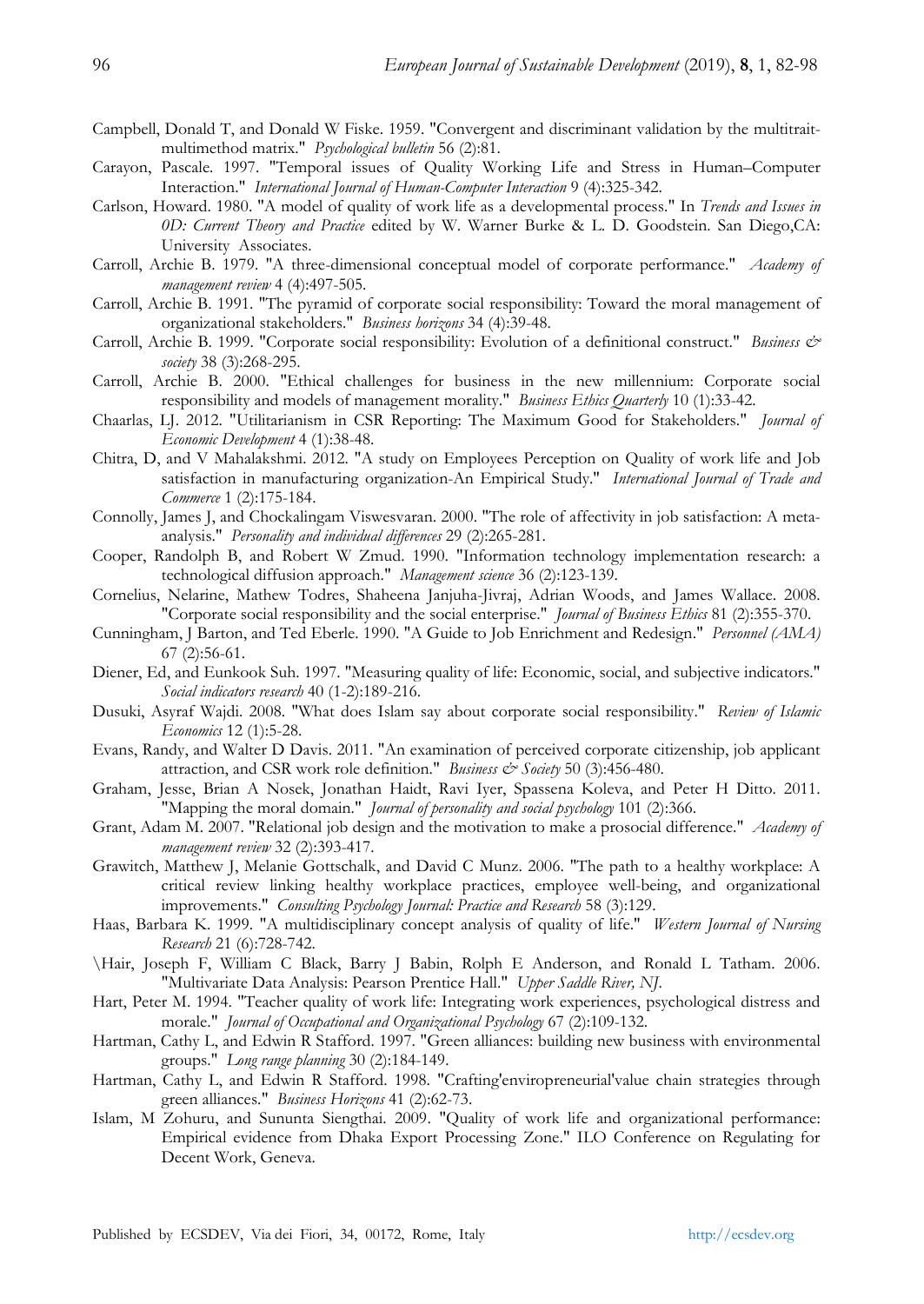- Jerome, S. 2013. "A study on quality of work life of employees at Jeppiaar Cement Private Ltd: Perambalur." *International Journal of Advance Research in Computer Science and Management Studies., September* 1 (4).
- Khodadadi, S. 2014. "investigating the QWL dimensions effect on the employees' job satisfaction." *Applied mathematics in Engineering, Management and Technology* 2 (1).
- Koonmee, Kalayanee, Anusorn Singhapakdi, Busaya Virakul, and Dong-Jin Lee. 2010. "Ethics institutionalization, quality of work life, and employee job-related outcomes: A survey of human resource managers in Thailand." *Journal of Business Research* 63 (1):20-26.
- Lawrence, Anne T, and James Weber. 2014. *Business and society: Stakeholders, ethics, public policy*: Tata McGraw-Hill Education.
- Lindgreen, Adam, Valérie Swaen, and Wesley J Johnston. 2009. "Corporate social responsibility: An empirical investigation of US organizations." *Journal of business ethics* 85 (2):303-323.
- Marta, Janet KM, Anusorn Singhapakdi, Dong-Jin Lee, M Joseph Sirgy, Kalayanee Koonmee, and Busaya Virakul. 2013. "Perceptions about ethics institutionalization and quality of work life: Thai versus American marketing managers." *Journal of Business Research* 66 (3):381-389.
- Maslow, Abraham H. 1970. *Motivation and personality*. New York: Harper & Row.
- Mishra, P. K., Smita Mehta, and G. Bhardwaj. 1997. "Motivation and role stress in entrepreneurs." In *Studies in organisational role stress and coping*, edited by D. M. Pestonjee and U. Pareek. New Delhi: Rawat Publications.
- Monkevicius, Algirdas. 2014. "Quality of working life concept and empirical indicators." *Intelektinė ekonomika* (8 (1)):8-24.
- Moon, Jeremy. 2007. "The contribution of corporate social responsibility to sustainable development." *Sustainable development* 15 (5):296-306.
- Morgeson, Frederick P, Herman Aguinis, David A Waldman, and Donald S Siegel. 2013. "Extending corporate social responsibility research to the human resource management and organizational behavior domains: A look to the future." *Personnel Psychology* 66 (4):805-824.
- Nguyen, Dinh. 2017. "A Configurational Role of Human Capital Resources in the Quality of Work Life of Marketers: FsQCA and SEM Findings from Vietnam." *Applied Research in Quality of Life* 13 (2):461- 478.
- Nwagbara, Uzoechi, and Patrick Reid. 2013. "Corporate Social Responsibility (CSR) and Management Trends: Changing Times and Changing Strategies." *Economic Insights-Trends & Challenges* 65 (2):12- 19.
- Pallant, Julie. 2007. *SPSS Survival Manual: A Step By Step Guide to Data Analysis Using SPSS for Windows (Version*: Allen & Unwin Pty, Crows Nest, Australia.
- Paswan, Audhesh. 2009. "Confirmatory factor analysis and structural equations modeling: An introduction." *Dept. of Marketing and Logistics, COB, University of North Texas, USA*.
- Rahman, Noushi, and Corinne Post. 2012. "Measurement issues in environmental corporate social responsibility (ECSR): Toward a transparent, reliable, and construct valid instrument." *Journal of Business Ethics* 105 (3):307-319.
- Rathi, Neerpal. 2009. "Relationship of Quality of Work Life with Employees' Psychological Well-Being." *International journal of business insights & transformation* 54 (2):52-60.
- Reddy, Lokanadha, and Mohan Reddy. 2013. "Quality of work life of employees: emerging dimensions." *Asian Journal of Management Research* 2 (2):827-839.
- Requena, Felix. 2003. "Social capital, satisfaction and quality of life in the workplace." *Social indicators research* 61 (3):331-360.
- Rethinam, Guna Seelan, and Maimunah Ismail. 2007. "Constructs of quality of work life: A perspective of information and technology professionals." *European journal of social sciences* 7 (1):58-70.
- Rourke, Norm, and Larry Hatcher. 2013. *A step-by-step approach to using SAS for factor analysis and structural equation modeling*: Sas Institute.
- Rupp, Deborah. 2011. "An employee-centered model of organizational justice and social responsibility." *Organizational Psychology Review* 1 (1):72-94.
- Sandhya Nair, GS. 2013. "A study on the Effect of Quality of Work Life (QWL) on Organizational Citizenship Behavior (OCB ) With Special reference to College Teachers is Thrissur District, Kerala." *Integral Review: A Journal of Management* 6 (1):34-46.
- Schumacker, Randall E, and Richard G Lomax. 2004. *A beginner's guide to structural equation modeling*: psychology press.